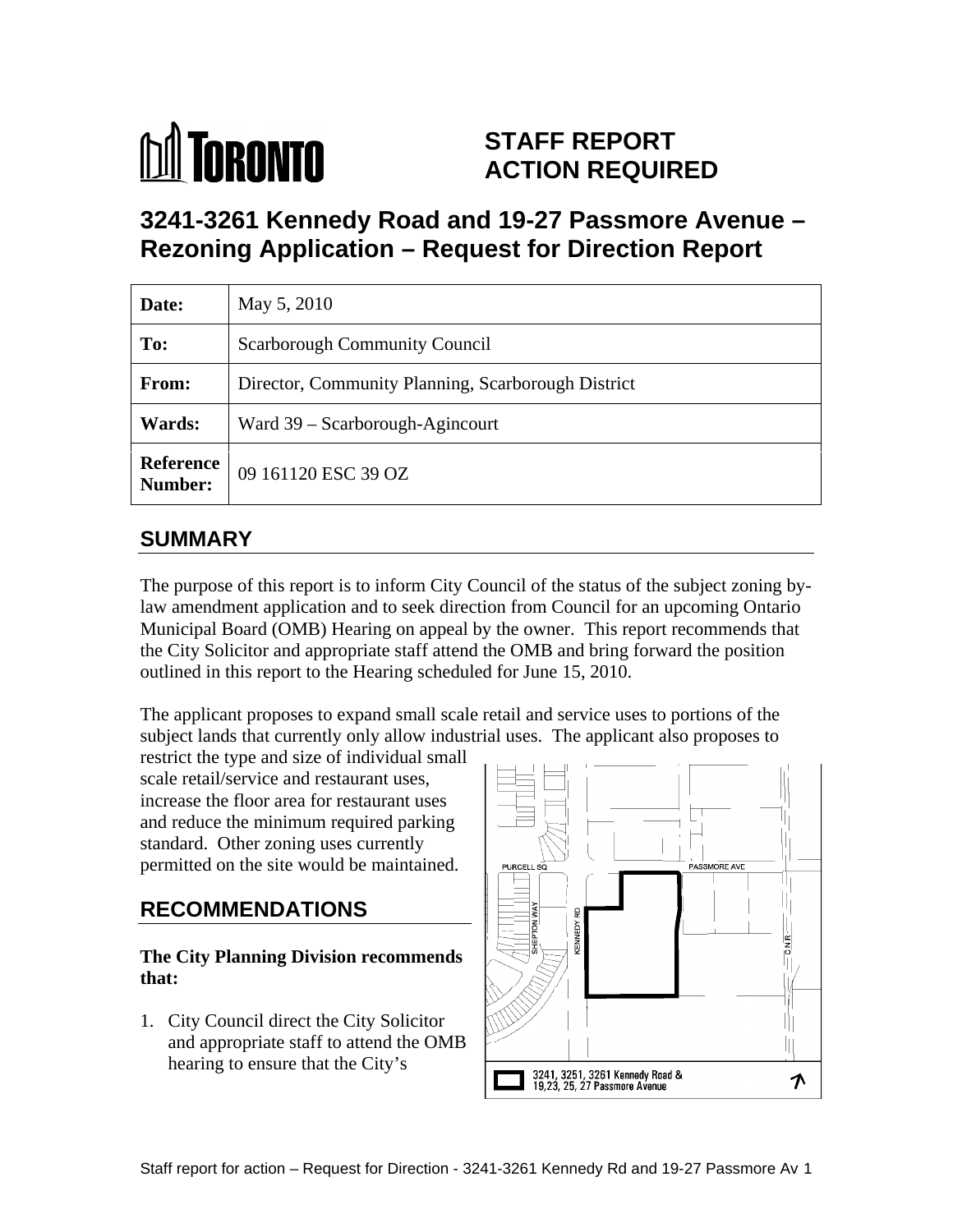interests are appropriately represented and to support the proposed rezoning on the terms outlined in Recommendation 2.

- 2. That City staff be authorized to support amendments to the Employment District Zoning By-law #24982 (Milliken Employment District) for the lands at 3241-3261 Kennedy Road and 19-27 Passmore Avenue, subject to the following conditions:
	- a. The additional small scale retail and service uses be restricted to those generally outlined in Attachment 5: Recommended List of Additional Uses;
	- b. the size of any individual small scale retail and service uses be capped as generally shown in Attachment 5: Recommended List of Additional Uses;
	- c. the small scale retail and service uses, including restaurants be restricted to a maximum of 30% of the gross floor area of all buildings or 5 240 square metres (56,405 square feet);
	- d. maximum gross floor area of all restaurant uses be restricted to 1 466 square metres (15,780 square feet) or 8 percent of the gross floor area of all buildings; and,
	- e. minimum of 366 parking spaces be provided.
- 3. City Council authorize the City Solicitor to request the OMB to withhold its Order approving the zoning by-law amendment until a draft by-law is prepared to the satisfaction of the City Solicitor in consultation with the Chief Planner and Executive Director of the City Planning Division.
- 4. City Council authorize the City Solicitor and City staff to take the necessary steps required to implement the foregoing.

#### **Financial Impact**

There are no financial implications resulting from the adoption of this report.

#### **DECISION HISTORY**

The current mixed industrial/retail zoning on the subject lands was established between 1988 and 1994. The zoning enabled some retail and restaurant uses to be located along the edges of Kennedy Road while preserving employment and industrial uses within the interior. This land use arrangement provided visibility for the retail uses located on the major road while reducing any potential conflicts between employment and retail / service uses in the interior.

An application for consent to a land severance was granted on November 5, 2003, to facilitate division of the land holdings of Al Reisman Limited (owner of the subject lands) into two separate and distinct parcels. As a condition of approval of the consent to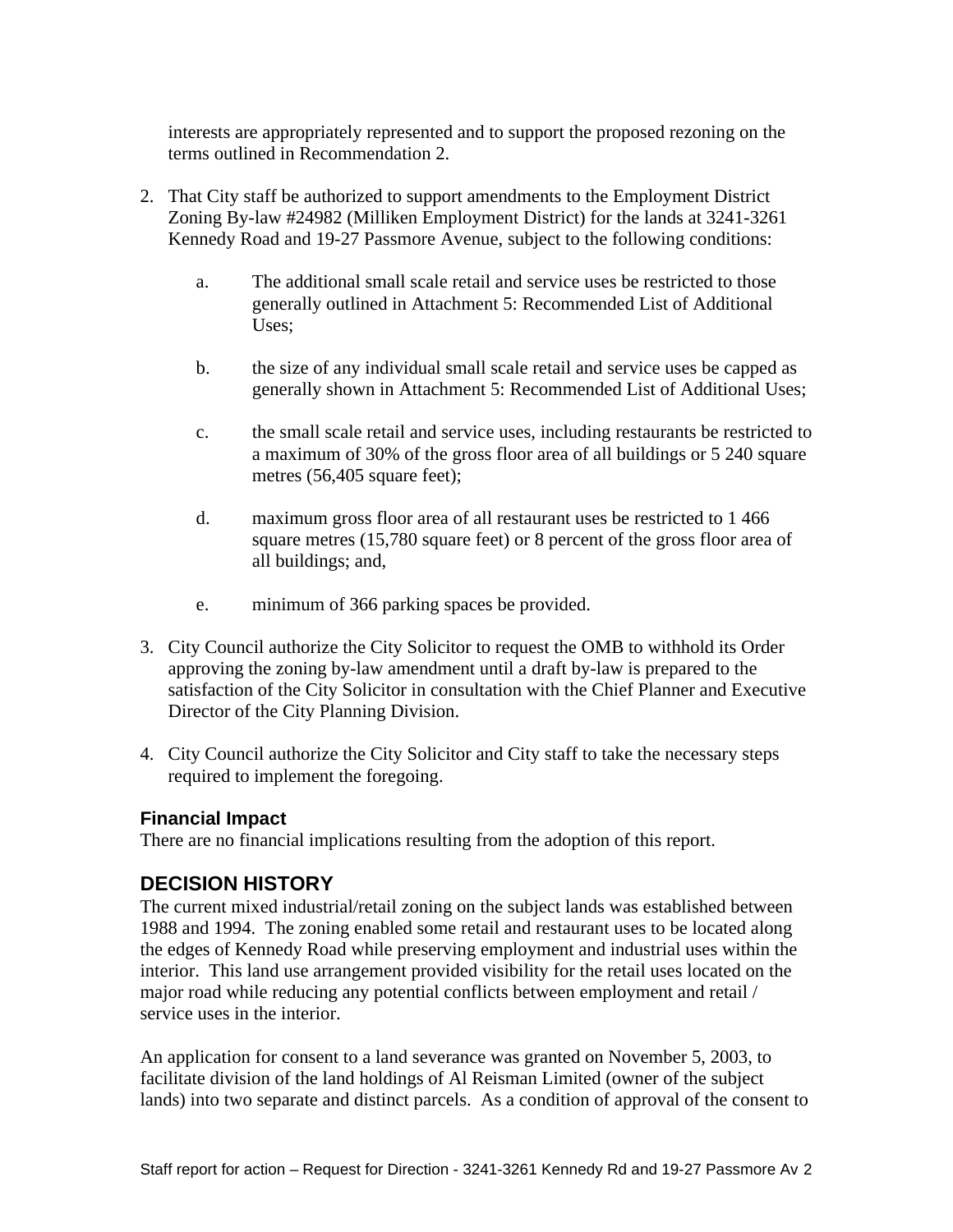land severance, Al Reisman Limited entered into a consent agreement with the City of Toronto. The consent agreement provides for the conveyance of Part 4 on Plan 66R- 21332 to the City of Toronto as a public road allowance to facilitate construction of a portion of the proposed Redlea Avenue / Milliken Boulevard extension between Passmore Avenue and McNicoll Avenue to the south. On January 23, 2008, the City of Toronto issued a Notice of Completion of the Environmental Study Report in relation to the Class Environmental Assessment for the proposed Redlea Avenue / Milliken Boulevard extension.

A total of 388 parking spaces currently exist on the site. The future extension of Redlea Avenue south will result in the loss of 22 parking spaces leaving a balance of 366 on the reduced site.

# **Ontario Municipal Board**

On January 26, 2010, the subject zoning by-law amendment application was appealed by the applicant to the Ontario Municipal Board on the basis of the 'failure of the City Council to approve the application in a timely manner', pursuant to section 34(11) of the Planning Act.

The OMB hearing is scheduled for June 15, 2010 for a duration of 4 days.

# **ISSUE BACKGROUND**

#### **Proposal**

A portion of the subject lands are located within the Community Commercial, Employment and Recreational Zone. These lands encompass the frontage along Kennedy Road, having a depth extending east of 57 metres from the property line. The zoning permissions on this portion of the subject lands will continue. The applicant is not seeking an amendment to these permissions, except to increase the permitted restaurant floor area.

The subject zoning amendment application contemplates an expansion of the range of permitted uses as well as the addition of small scale retail and service uses to a maximum of 30% of the gross floor area of the existing 7, one-storey commercial industrial buildings or 5 240 square metres (56,405 square feet). The size of any individual small scale retail and service is to be capped at 250 sq. m (2,700 sq. ft.).

The applicant also proposes to increase the gross floor area of restaurant uses from 363 sq. m. (3,907 sq. ft.) to 1 466 sq. m. (15,780 sq. ft.) or 8 percent of the gross floor area of all buildings. Restrictions on the type and extent of retail and restaurants uses are premised on these uses being ancillary to the employment uses and small scale to serve area businesses and workers. The uses proposed are found in Attachment 4: Applicants Proposed List of Uses.

A total of 388 parking spaces currently exist on the site. With the conveyance of Part 4 in 2003, as a result of the future extension of Redlea Avenue south, it will result in the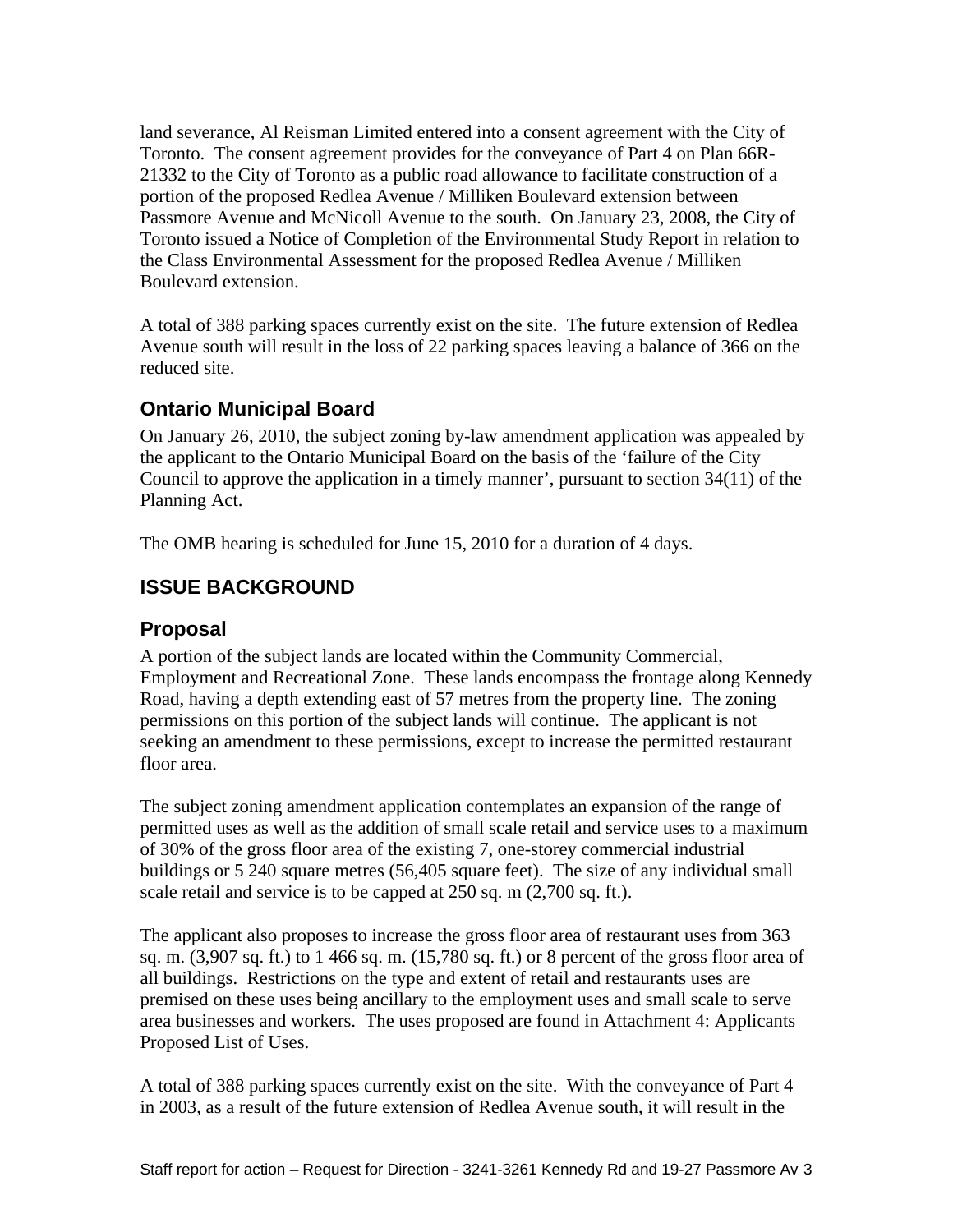loss of 22 parking spaces leaving a balance of 366 on the site. The applicant is seeking a reduction in the minimum required parking standards required for the uses proposed to reflect this future condition of 366 on-site parking spaces. See Attachment 1: Site Plan

#### **Site and Surrounding Area**

The site is approximately 3.9 hectares (9.6 acres) in area, having approximately 173 metres (568 feet) of frontage on Kennedy Road; about 118 m. (387 ft.) frontage on Passmore Avenue and, approximately 236 m. (774 ft.) adjacent to the proposed Redlea Avenue extension.

The lands subject to this application are developed with 7 one-storey industrial / commercial buildings ranging in size from 943 sq. m. (10,151 sq. ft.) to just over 5 300 sq. m. (57,050 sq. ft.) for a total gross floor area of 17 456 sq. m. (187,900 sq. ft.).

Surrounding land uses:

- North: automotive service station and mechanical car wash, offices, commercial and general industrial uses
- South: place of worship, vacant lands
- East: proposed extension of Redlea Avenue south of Passmore Avenue, GO Transit right-of-way, retail outlet, general industrial uses
- West: institutional (church and private school), neighbourhood plaza, low density housing the contract of the contract of the contract of the contract of the contract of the contract of the contract of the contract of the contract of the contract of the contract of the contract of the contract of the co

# **Provincial Policy Statement and Provincial Plans**

The Provincial Policy Statement (PPS) provides policy direction on matters of provincial interest related to land use planning and development. The PPS sets the policy foundation for regulating the development and use of land. The key objectives include: building strong communities; wise use and management of resources; and, protecting public health and safety. City Council's planning decisions are required to be consistent with the PPS.

The PPS supports the objective of ensuring that there is a mix and range of employment to meet long term needs and provide opportunities for a diversified economic base, including maintaining a range and choice of suitable sites for employment activity. The PPS also supports the objective of protecting and preserving employment areas for current and future uses and ensuring that the necessary infrastructure is provided to support current and projected needs.

The PPS defines employment areas as "areas designated in an official plan for clusters of business and economic activities including, but not limited to, manufacturing, warehousing, offices, and associated retail and ancillary facilities". Conversion of lands within employment areas to non-employment uses is permitted only through a comprehensive review that has demonstrated that the land is not required for employment purposes over the long term and there is a need for the conversion.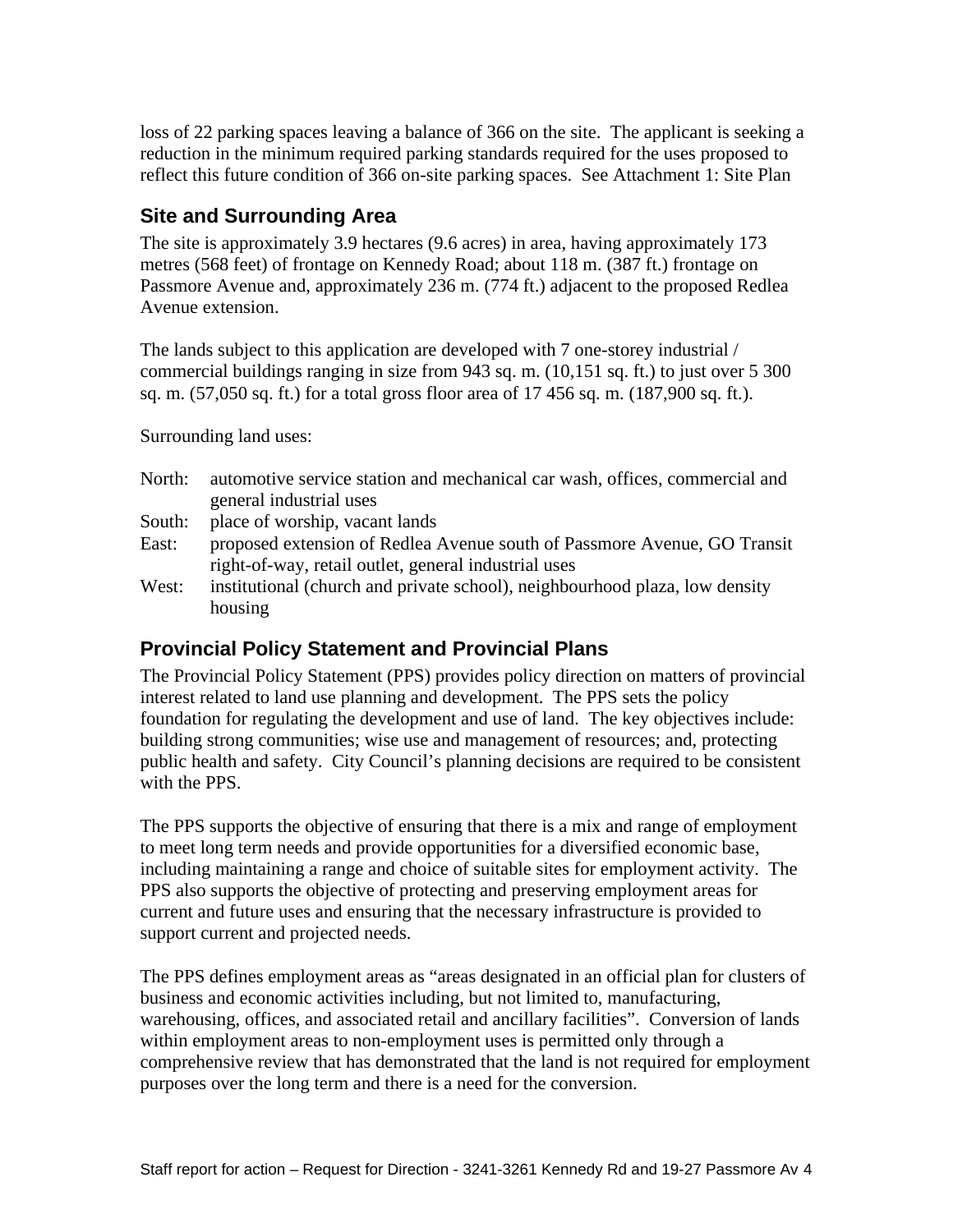The Growth Plan for the Greater Golden Horseshoe provides a framework for managing growth in the Greater Golden Horseshoe including: directions for where and how to grow; the provision of infrastructure to support growth; and protecting natural systems and cultivating a culture of conservation. City Council's planning decisions are required to conform, or not conflict, with the Growth Plan for the Greater Golden Horseshoe.

The Growth Plan requires the City to maintain an adequate supply of lands providing locations for a variety of appropriate employment uses in order to accommodate the employment growth forecasts of the Plan. The Growth Plan includes similar policies to the PPS directed at the preservation of employment areas for future economic opportunities. An employment area is defined as an area "designated in an official plan for clusters of business and economic activities including, but not limited to, manufacturing, warehousing, offices and associated retail and ancillary facilities". The definition of an employment area in the Growth Plan is the same definition used in the PPS. The Growth Plan clarifies that for the purpose of the conversion policy, major retail uses are considered non-employment uses.

The Growth Plan provides that municipalities may permit conversion of lands within employment areas to non-employment uses only through a municipal initiated comprehensive review. Under the Growth Plan, conversion of lands within an employment area to major retail uses is considered to be a conversion of land to non employment uses. The conversion may be permitted only where it has been demonstrated through the municipal comprehensive review that it meets a number of criteria.

Staff have reviewed the proposed development and with the inclusion of detailed performance standards respecting the retail uses as generally set out in Attachment 5, find it consistent with the PPS and in conformity with the Growth Plan for the Greater Golden Horseshoe.

# **Official Plan**

The site is identified as an Employment District on Map 2 Urban Structure. Policy 1 of the Employment District identifies the need to protect and promote these areas for economic activity in order to attract new and expand existing employment clusters that are key to Toronto's competitive advantage; develop quality Employment Districts that are global and nurture Toronto's diverse economic base; provide a range of employment opportunities for Toronto residents that can be reached by means other than the private automobile.

Employment Districts will be enhanced to ensure they are attractive and function well through actions such as: permitting a broad array of economic activity that encourages existing businesses to branch out into new areas of activity and facilitates firms with functional linkages to locate in close proximity to one another; investing in key infrastructure or facility investment through special tools, programs or partnerships in order to promote the distinctive character or specialized function of a District to attract firms within a particular targeted cluster of economic activity.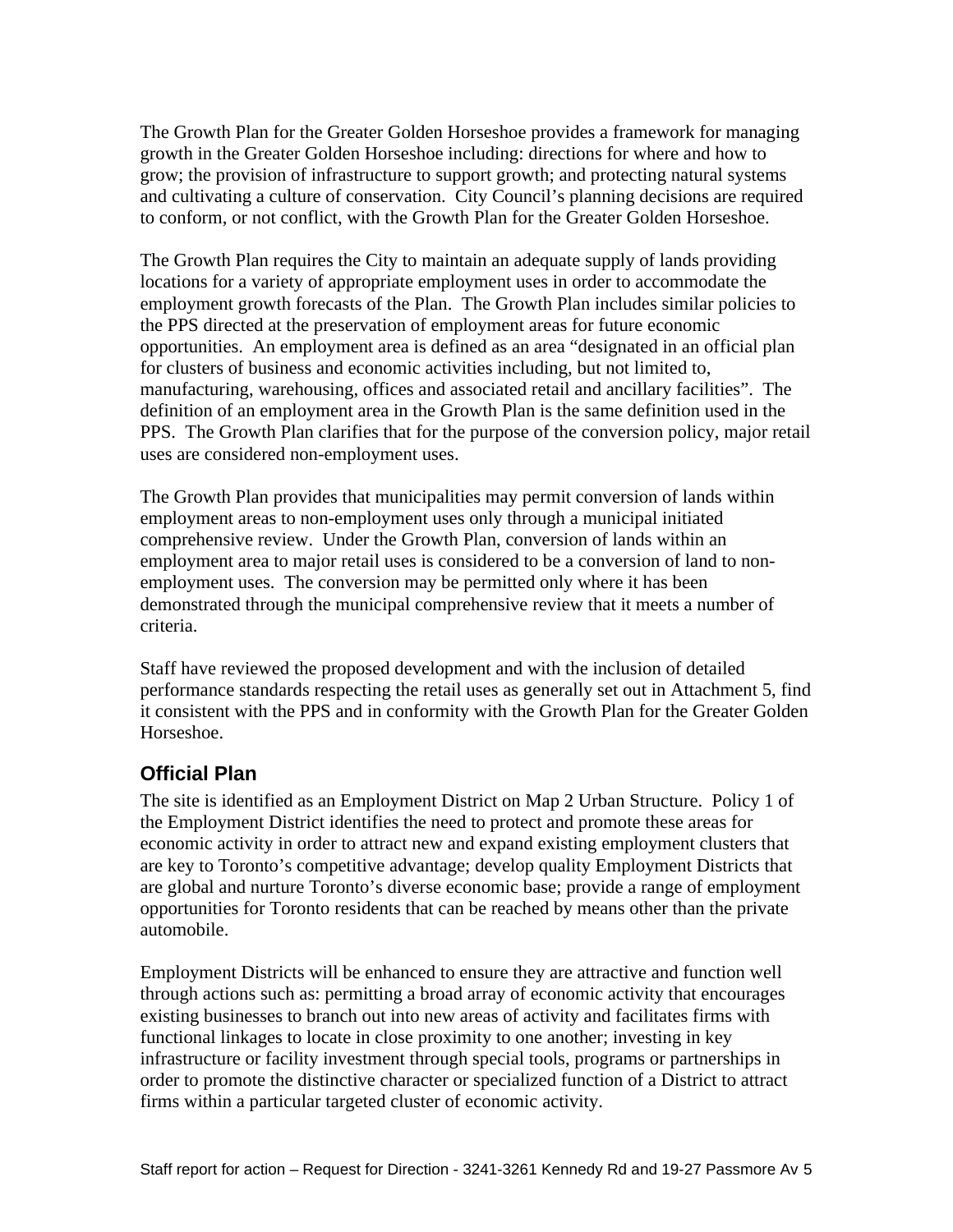The Toronto Official Plan designates the property as Employment Areas on Map 22, Land Use Plan. Policy 4.6.1 provides for uses such as office, manufacturing, warehousing, distribution, research and development facilities, utilities, media facilities, parks, hotels, retail outlets ancillary to the preceding uses, and restaurants and small scale stores and services that serve area businesses and workers.

Policy 4.6.2 of the Official Plan indicates that within Employment Areas, places of worship, recreation and entertainment facilities, business and trade schools and branches of community colleges or universities may locate only on major streets as shown on Map 3. Kennedy Road is identified as a major street while Passmore Avenue and the future Redlea Road extension are not.

In addition to the general policies of the Official Plan, Site and Area Specific Policy No. 104 states that: "Business and trade schools, libraries, fraternal organizations, long term care facilities, recreational uses and places of worship are permitted".

# **Zoning**

The subject lands have multiple zoning which straddles the existing buildings. The western 57 metres of the site is zoned Community Commercial (CC), Employment (E) and Recreational (RU) Zone from the property line in the Milliken Employment District Zoning By-law No. 24982, as amended.

Generally, permitted uses within the Community Commercial (CC) Zone include: day nurseries, financial institutions, offices, places of worship, personal service shops, restaurants and retail stores. The gross floor area of all restaurants is restricted to 363 sq. m. (3,907 sq. ft.). The gross floor area of all recreational uses is restricted to 557 sq. m. (6,000 sq. ft.) and the gross floor area of all uses permitted in the Community Commercial and Recreational (RU) Zone is restricted to 3 065 sq. m. (33,000 sq. ft.) or 0.5 times the area of the lot.

Within Employment (E) Zones, permitted uses include industrial uses, offices, day nurseries, educational and training facility uses, places of worship and recreational uses.

Within Recreational (RU) Zones, permitted uses include day nurseries, places of worship and recreational uses.

Exception #202 and #205 are applicable to the western 100 metres of the site zoned Community Commercial (CC), Employment (E) and Recreational (RU) Zone. Exception #202 prohibits non-accessory ground signs excluding marketplace signs and wall signs which are non-accessory. Exception #205 prohibits games arcade, billiard halls or pool halls on this portion of the subject lands.

Immediately adjacent to the zones mentioned above and extending approximately 40 metres east, the lands are zoned Industrial (M). Generally, permitted uses within the Industrial Zone include industrial uses, offices (excluding medical and dental offices),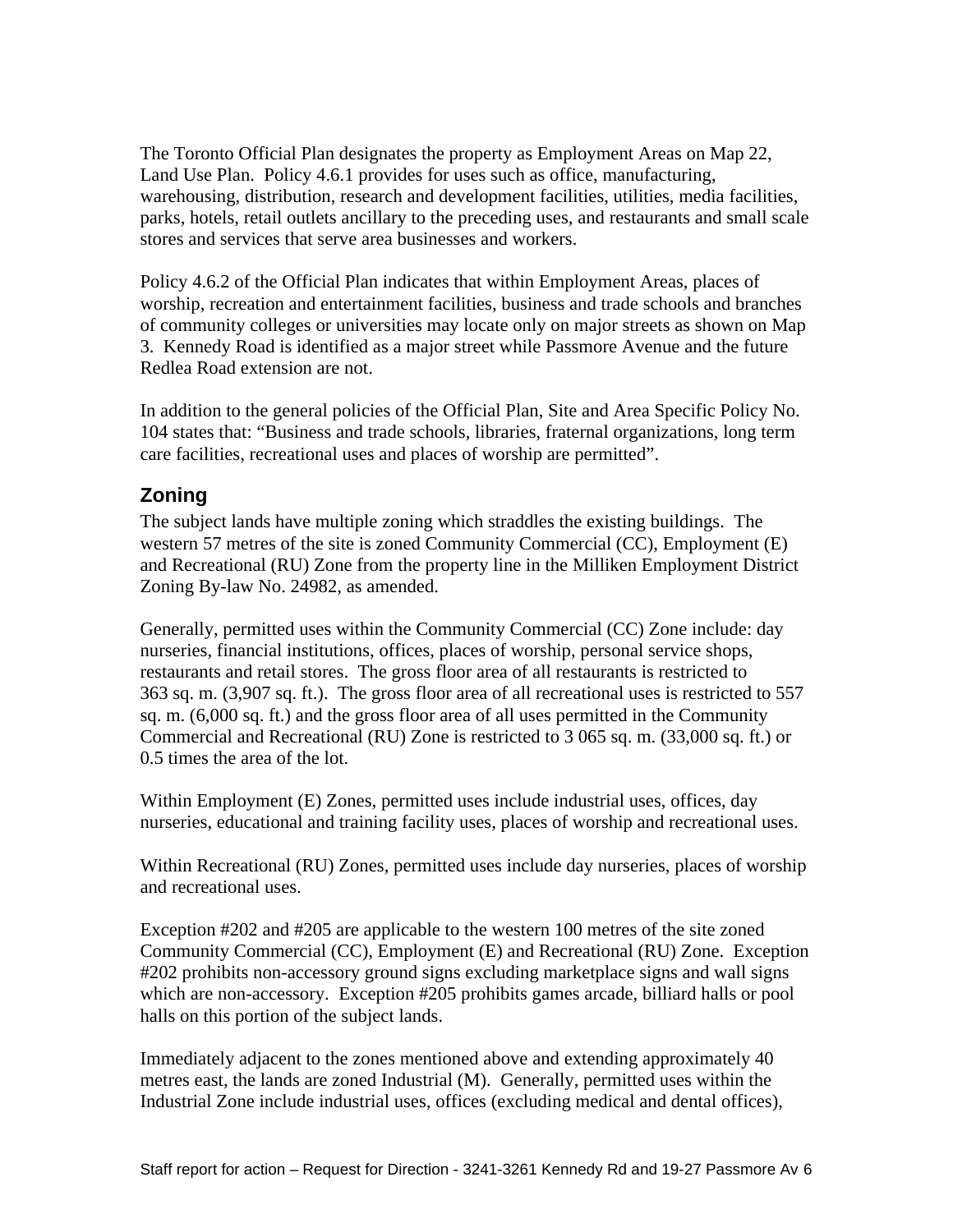day nurseries, educational and training facility uses, places of worship and recreational uses. Exception #202, as described above, is also applicable to this portion of the subject lands.

The remainder of the subject lands are zoned Industrial (M), General Industrial (MG) and Special Industrial (MS). Permitted uses within the General Industrial Zone include industrial uses, offices (excluding medical and dental offices), open storage, day nurseries, educational and training facility uses, places of worship and recreational uses. The Special Industrial Zone permits all of the uses found in the General Industrial Zone with the addition of special industrial uses which include chemical manufacturing, processing or warehousing, metal, mineral or ore smelting. See Attachment 2: Zoning.

#### **Site Plan Control**

The subject lands are under site plan control. Although no new development is anticipated and no application for site plan control has been submitted, alterations to the existing site may require site plan approval.

# **Reasons for the Application**

The multiple zoning on the lands are proposed to be amended primarily for the lands beyond the westerly 57 metres of the Kennedy Road property line in order to permit an expansion of small scale retail and service uses within the existing series of 1-storey buildings throughout the site. The applicant has provided staff with a list of these uses for consideration. See Attachment 4: Proposed Uses (Applicant)

Further amendments to the by-law are requested to increase the maximum gross floor area of all restaurants from 363 sq. m. (3,907 sq. ft.) to 1 466 sq. m (15,780 sq. ft.). Lastly, amendments to the by-law are requested to reduce the minimum required parking

supply from 388 to 366 parking spaces.

# **Community Consultation**

A community consultation meeting, hosted by Planning staff, was held on December 17, 2009, where the applicant presented the subject proposal.

Representatives from the Chinese Baptist Church, located immediately to the south, 2 business owners and a few residents attended and expressed general support for the applicant's request.

# **Agency Circulation**

The subject application was circulated to all appropriate agencies and City divisions. Responses received to date have been used to assist in evaluating the applications and to formulate appropriate by-law standards.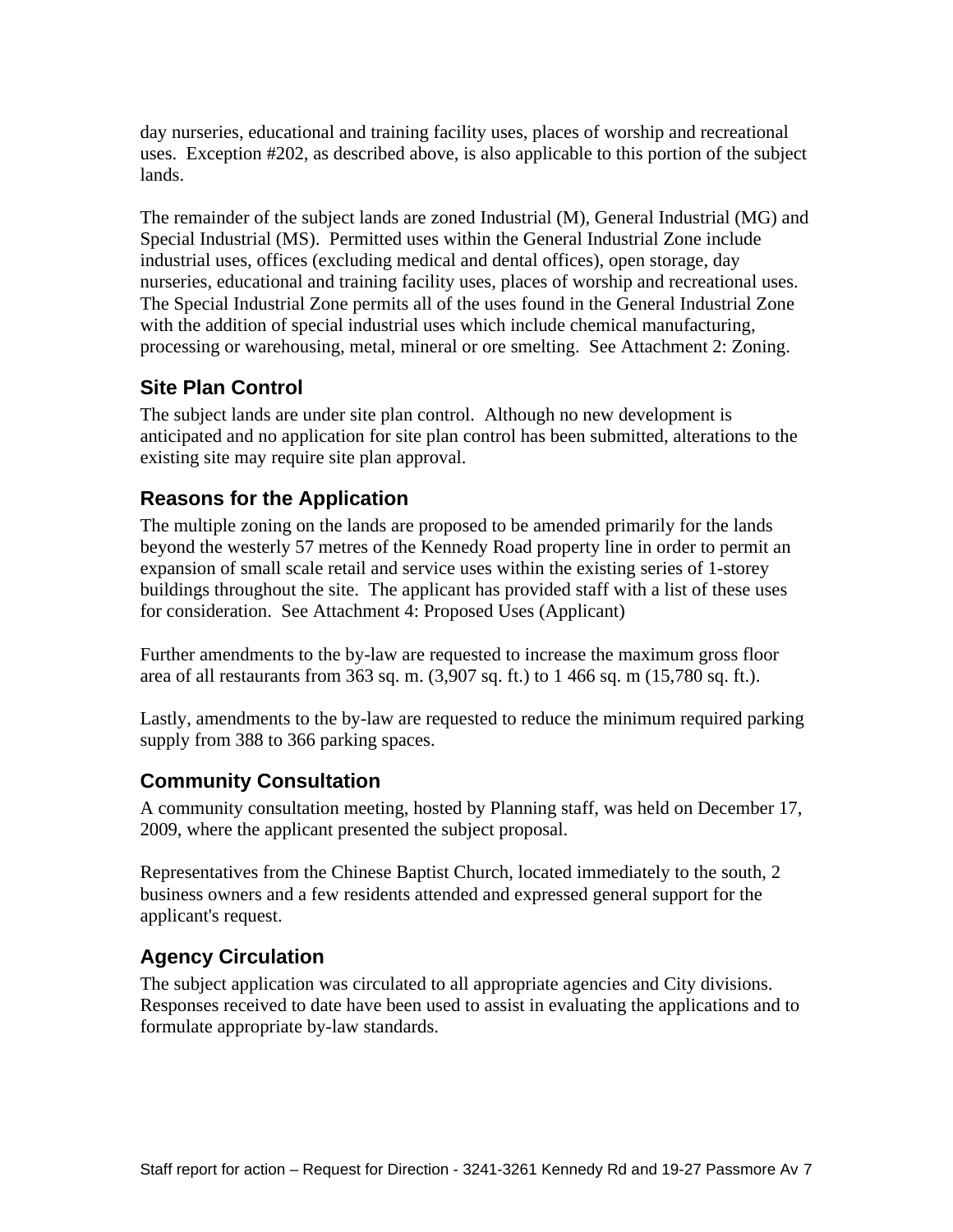# **COMMENTS**

# **Official Plan and Zoning**

This applicant proposes to expand certain small scale retail and service uses to portions of the subject lands that currently do not permit retail and service commercial uses. The site currently allows for a maximum of 3 065 sq. m. (33,000 sq. ft.) of community commercial uses along Kennedy Road. The applicant is seeking an additional 2 178 sq. m. (24,000 sq. ft.) of small scale retail and service uses including 1 103 sq. m. (11,873 sq. ft.) of restaurant space.

A portion of the subject lands are located within the Community Commercial, Employment and Recreational Zone. Specifically, these lands encompass the frontage along Kennedy Road, having a depth extending east of 57 metres from the property line. It is staff's recommendation that the continuation of these as of right zoning permissions on this portion of the subject lands is appropriate.

Staff are prepared to support an expansion of the range of employment uses as well as the addition of small scale stores, services and restaurant uses to a maximum of 30% of the gross floor area of the existing 7 one-storey commercial/industrial buildings or 5 240 sq. m. (56,405 sq. ft.). Staff would support such an expansion of retail uses provided a restriction on the size of any individual small scale store and service use is incorporated in the zoning. Staff are proposing that retail uses be capped at approximately 250 sq. m. (2,700 sq. ft.), whereas the applicant's proposal contemplates a maximum of 465 sq. m (5,000 sq. ft.). Recent discussions with the applicant indicate they are agreeable to such a restriction.

The applicant also proposes to increase the gross floor area of restaurant uses from 363 sq. m. (3,907 sq. ft.) to 1 466 sq. m. (15,780 sq. ft.). Through discussions with the applicant, they have agreed to include the additional restaurant area as part of the small scale retail and service uses. Staff are supportive of the restriction in the size of any individual restaurant to 465 sq. m. (5,000 sq. ft.).

Restrictions on the type and extent of small scale retail/service and restaurant uses are premised on these uses being ancillary to the employment uses and/or small scale to serve area businesses and workers. Staff have reviewed the applicant's proposed list of uses (Attachment 4: Applicants Proposed List of Uses) in detail to determine which uses are small scale stores and services that serve area businesses and workers. Based on staffs review, a Recommended List of Additional Uses (Attachment 5) has been created which is acceptable and should be used to settle the appeal in regard to permitted retail/service uses.

In order to support the application, staff will require the proposed zoning by-law to place restrictions on the range of small scale retail and service uses as well as on maximum unit sizes. In considering the total gross floor area of small scale retail and service uses, the proposed restaurant floor area must be included. Retail and service uses should be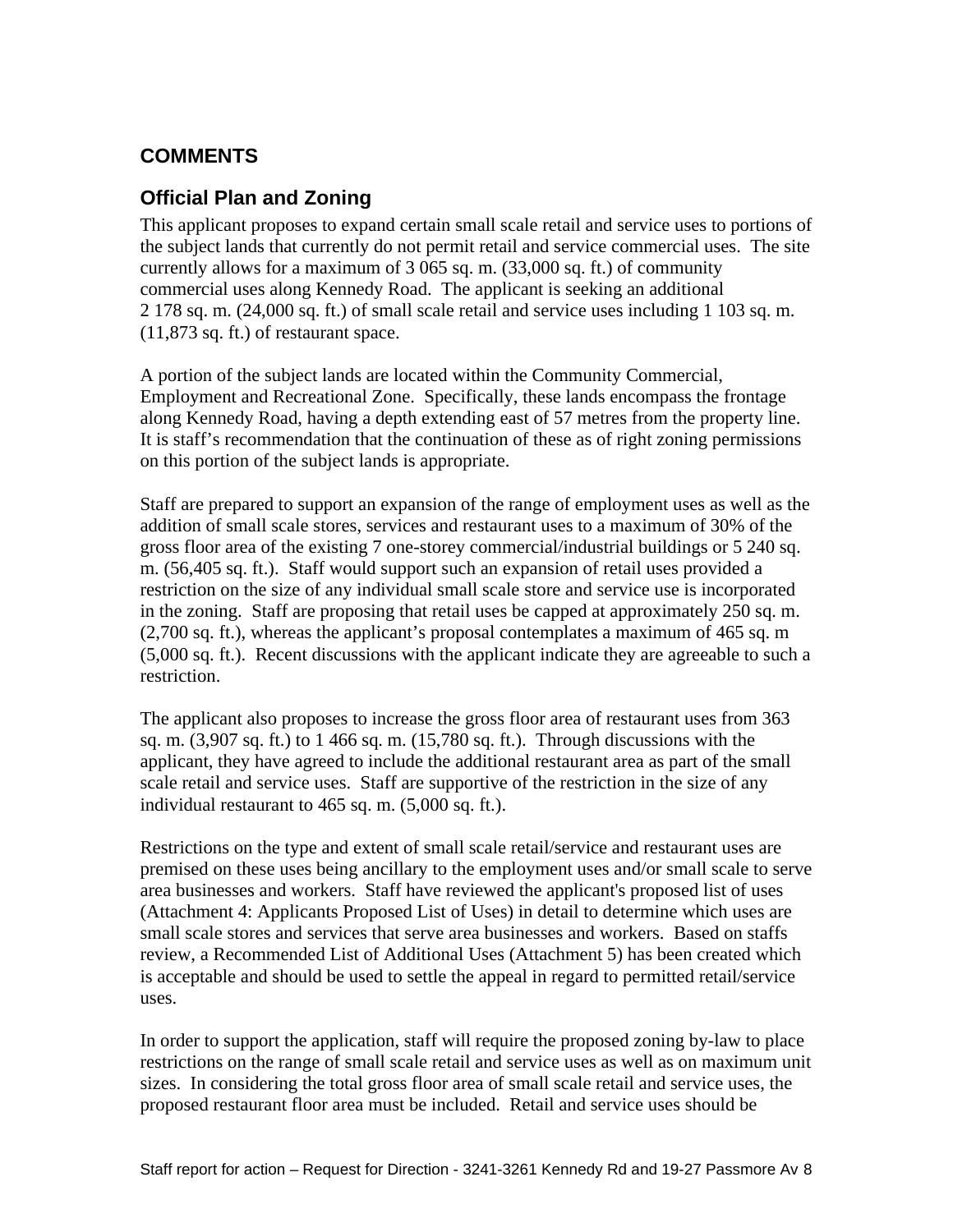oriented to existing streets. Staff are of the opinion that these restrictions together with detailed performance standards will ensure consistency with Official Plan policies and will maintain the employment character of the subject lands and area. The proposed 30/70% split between small scale retail/service and employment uses is appropriate at this location as it maintains the existing character and is consistent with similar applications recently approved by the OMB.

The proposed list of amended uses and performance standards are summarized in Attachment 5: Recommended List of Additional Uses. This report recommends that staff support the rezoning as generally outlined in Attachment 5.

#### **Impact**

Staff has examined whether or not any negative impacts will result from not only the introduction of additional uses but also the suitability of the proposed ratio of small scale retail to employment as well as the effect of reduced parking.

It is staff's opinion that the Recommended List of Additional Uses (Attachment 5) is generally appropriate at this location. The restriction on size of any individual small scale retail and service uses as well as including a maximum restaurant floor area is consistent with official plan policies and will not have a negative impact of the surrounding employment area. The bulk of the additional small scale retail and restaurant uses will be located on the Kennedy Road frontage while service uses will be subject to locational restrictions.

#### **Compatibility**

While no new buildings will be constructed, the development standards were reviewed to ensure that the proposed introduction of additional uses fits within the existing context of the industrial and general industrial uses that surrounds the subject lands. The draft bylaw will ensure that the character of the employment area is maintained and the likelihood of conflicts between employment and small scale retail and service uses will be minimized.

#### **Traffic Impact, Access, Parking**

Staff reviewed a Traffic Impact Brief, dated March 22, 2010, prepared by Sernas Transtech. The purpose of the Traffic Impact Brief was to examine the potential impacts associated with the approval of the subject application. Staff concur with the conclusions of the Traffic Impact Brief that the increased traffic resulting from the requested zoning by-law amendment will generate only a modest volume of new traffic and that the existing road network is adequate.

Existing access points off Kennedy Road and Passmore Avenue are being maintained.

The applicant proposes to reduce the minimum required parking standard from 388 to 366. It is staff's position that the reduction of 22 parking spaces will not have any negative impacts on the overall parking demand for this site.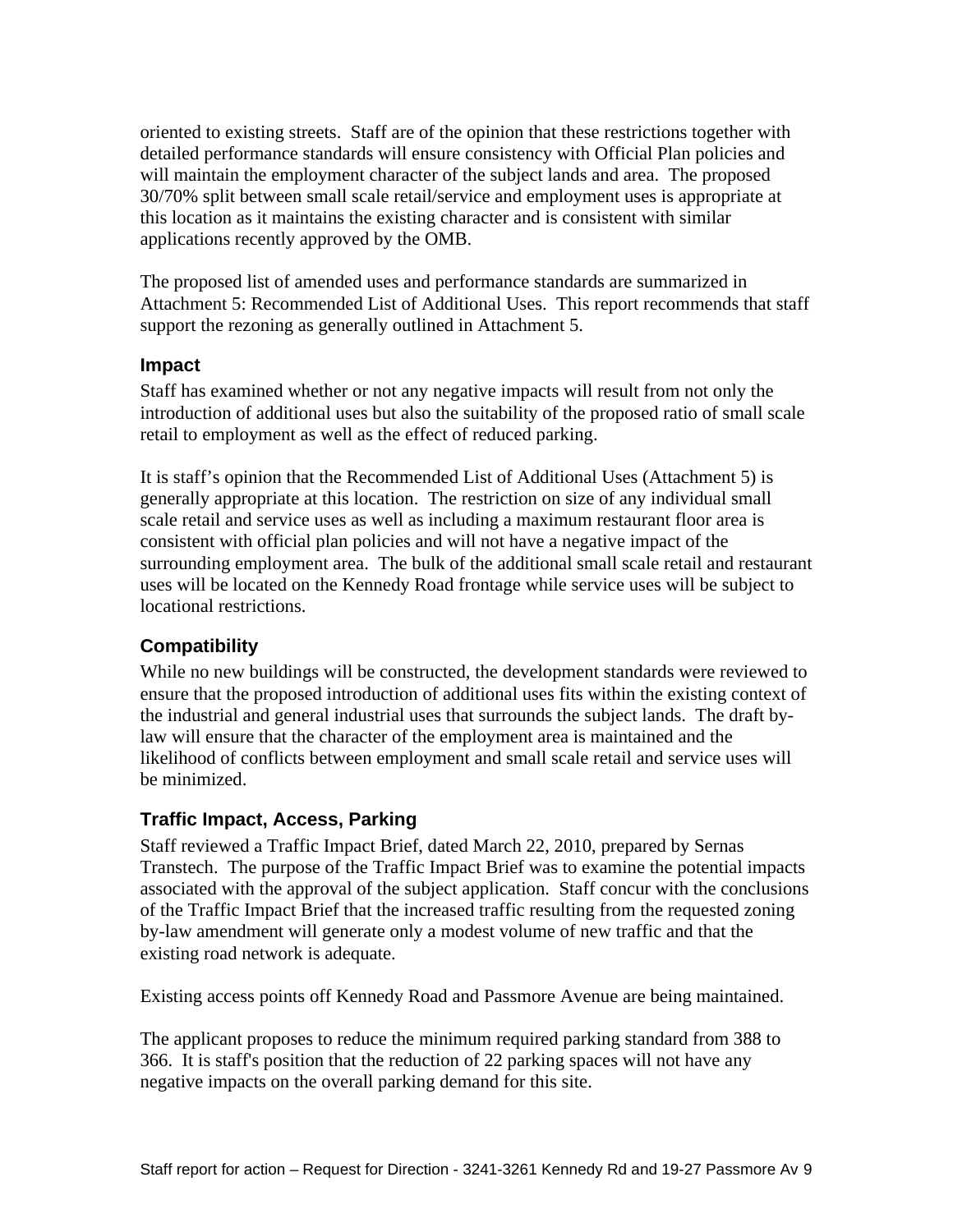#### **Conclusions**

Staff would support a draft zoning by-law that: restricts small scale retail and service uses to a maximum of 30% of the existing gross floor area; restricts the size of small scale retail/service and restaurant units; restricts the range of additional uses and; provides locational requirements for small scale retail/service and restaurant units generally in accordance with the discussion in this report. It is staff's recommendation that this Direction Report be adopted and that the City Solicitor and appropriate staff support this position at the Ontario Municipal Board in accordance with Recommendations 1, 2 and 3.

Through on going discussions with the applicant, staff have been advised verbally that there is support for a resolution to outstanding matters in accordance with the approach set out in this report.

 $\overline{\phantom{a}}$  , we are the contract of the contract of the contract of the contract of the contract of the contract of the contract of the contract of the contract of the contract of the contract of the contract of the cont

#### **CONTACT**

Renrick Ashby, Senior Planner Tel. No. (416) 396-7022 Fax No. (416) 396 4265 E-mail: rashby2@toronto.ca

#### **SIGNATURE**

Allen Appleby, Director Community Planning, Scarborough District

#### **ATTACHMENTS**

Attachment 1: Site Plan Attachment 2: Zoning Attachment 3: Application Data Sheet Attachment 4: Applicants Proposed List of Uses Attachment 5: Recommended List of Additional Uses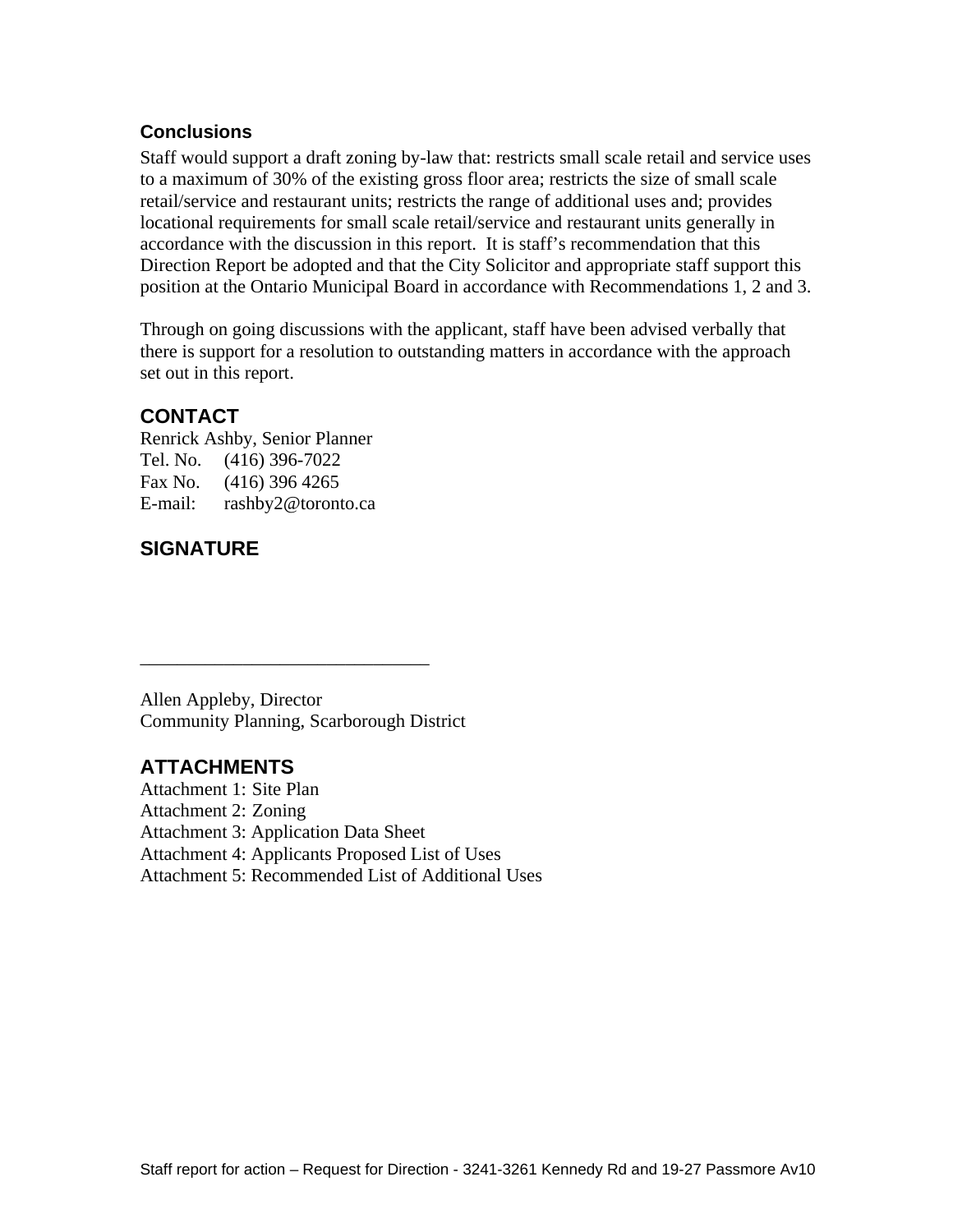

**Attachment 1: Site Plan**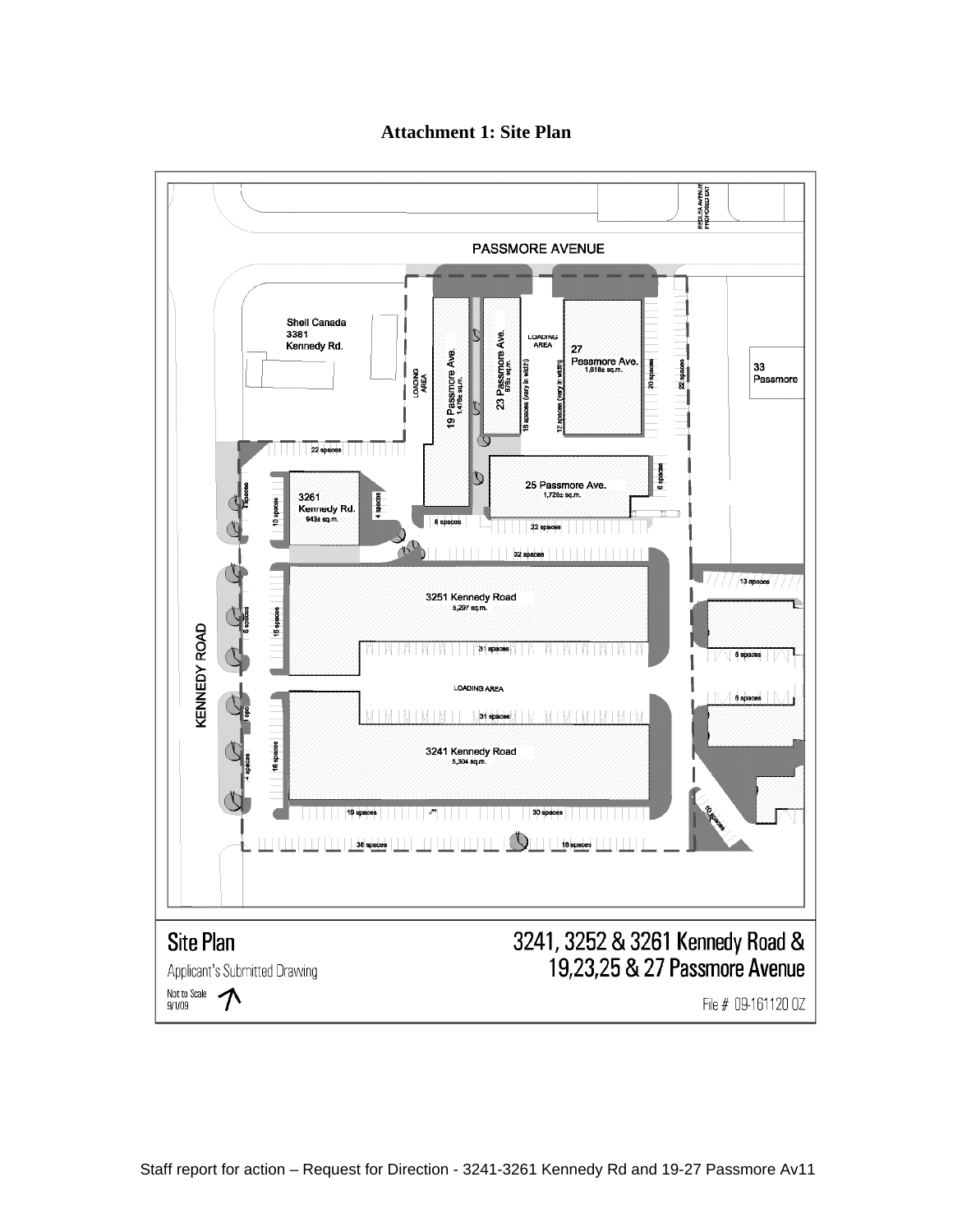**Attachment 2: Zoning**



# **Zoning**

# 3241,3252,3261 Kennedy Rd & 19,23,25,27 Passmore Ave File # 09-161120 0Z

- 
- $\begin{tabular}{ll} \boldsymbol{S} &\text{Single Family Residental} \\ \boldsymbol{AG} &\text{Agricultural Uses} \\ \boldsymbol{PW} &\text{Please of Workshop} \\ \boldsymbol{NP} &\text{Neighbourhhot Park} \\ \boldsymbol{O-DP} & \text{Open Space District Park} \end{tabular}$ 
	-
- $\begin{array}{ll} \text{\textit{OU}} & \text{Office} \\ \text{\textit{NC}} & \text{Neighbourhood}\text{ Commercial} \\ \text{\textit{CC}} & \text{Commutity}\text{Commercial} \\ \text{\textit{E}} & \text{Employment} \text{ zone} \\ \text{\textit{M}} & \text{Industrial Zone} \end{array}$

*MDC* Industrial District<br>*MGC* Gemeral Industrial Zone<br>*MG* General Industrial Zone<br>*RU* Recreational Zone<br>*VS* Vehicle Service Zone

Milliken Employment District Bylaw Not to Scale 9/30/09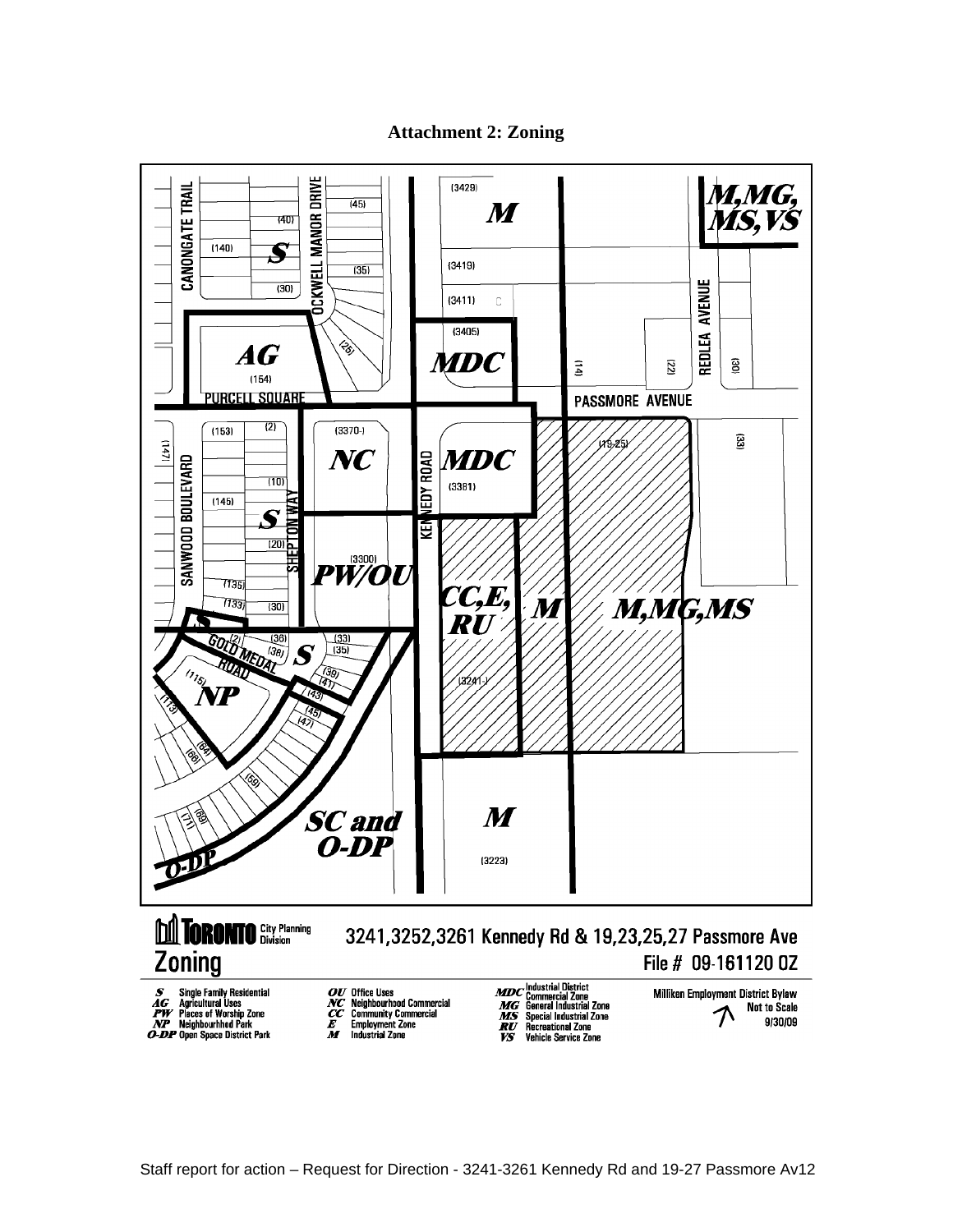# **Attachment 3: Application Data Sheet**

| Application Type                                               |                                    | Rezoning                                                                                                                               |                          |                                      | <b>Application Number:</b>                     |               | 09 161120 ESC 39 OZ            |
|----------------------------------------------------------------|------------------------------------|----------------------------------------------------------------------------------------------------------------------------------------|--------------------------|--------------------------------------|------------------------------------------------|---------------|--------------------------------|
| Details                                                        |                                    | Rezoning, Standard                                                                                                                     |                          |                                      | <b>Application Date:</b>                       |               | August 21, 2009                |
|                                                                |                                    |                                                                                                                                        |                          |                                      |                                                |               |                                |
| Municipal Address:                                             |                                    | 3241, 3251 & 3261 KENNEDY RD and 19, 23, 25 & 27 PASSMORE AV                                                                           |                          |                                      |                                                |               |                                |
| <b>Location Description:</b>                                   |                                    | PLAN 9828 RCP PT LOT 26 RP 66R21332 PARTS 1 AND 2 AND 6 TO 21 ** GRID                                                                  |                          |                                      |                                                |               |                                |
|                                                                |                                    | E3903                                                                                                                                  |                          |                                      |                                                |               |                                |
| Project Description:                                           |                                    | The application proposes to intensify and broaden the range of retail and service commercial<br>uses on a portion of the subject lands |                          |                                      |                                                |               |                                |
| Applicant:                                                     |                                    | Agent:                                                                                                                                 |                          | Architect:                           |                                                | <b>Owner:</b> |                                |
| MCDERMOTT &<br><b>ASSOCIATES LIMITED</b><br>C/O JOHN MCDERMOTT |                                    |                                                                                                                                        |                          |                                      |                                                |               | AL REISMAN LIMITED             |
| PLANNING CONTROLS                                              |                                    |                                                                                                                                        |                          |                                      |                                                |               |                                |
| <b>Official Plan Designation:</b>                              |                                    | <b>Employment Areas</b>                                                                                                                |                          |                                      | Site Specific Provision:                       |               |                                |
| Zoning:                                                        |                                    | M, MG, MS, ME, CC, E, RU                                                                                                               |                          | <b>Historical Status:</b>            |                                                |               |                                |
| Height Limit (m):                                              |                                    |                                                                                                                                        |                          |                                      | Site Plan Control Area: Yes                    |               |                                |
|                                                                |                                    |                                                                                                                                        |                          |                                      |                                                |               |                                |
| PROJECT INFORMATION                                            |                                    |                                                                                                                                        |                          |                                      |                                                |               |                                |
| Site Area (sq. m):                                             |                                    | 38725.3                                                                                                                                |                          | Height:                              | Storeys:                                       |               |                                |
| Frontage (m):                                                  |                                    | 173.4                                                                                                                                  |                          |                                      | Metres:                                        |               |                                |
| Depth (m):                                                     |                                    | 175.7                                                                                                                                  |                          |                                      |                                                |               |                                |
| Total Ground Floor Area (sq. m):                               |                                    | 17456                                                                                                                                  |                          |                                      |                                                | <b>Total</b>  |                                |
| Total Residential GFA (sq. m):                                 |                                    |                                                                                                                                        |                          |                                      | Parking Spaces:                                | 366           |                                |
|                                                                | Total Non-Residential GFA (sq. m): | 17456                                                                                                                                  |                          |                                      | <b>Loading Docks</b>                           | 32            |                                |
| Total GFA (sq. m):                                             |                                    | 17456                                                                                                                                  |                          |                                      |                                                |               |                                |
| Lot Coverage Ratio (%):                                        |                                    | 45                                                                                                                                     |                          |                                      |                                                |               |                                |
| Floor Space Index:                                             |                                    | 0.45                                                                                                                                   |                          |                                      |                                                |               |                                |
|                                                                |                                    |                                                                                                                                        |                          |                                      |                                                |               |                                |
| <b>DWELLING UNITS</b>                                          |                                    |                                                                                                                                        |                          |                                      | FLOOR AREA BREAKDOWN (upon project completion) |               |                                |
| Tenure Type:                                                   |                                    |                                                                                                                                        |                          |                                      |                                                |               | <b>Above Grade Below Grade</b> |
| Rooms:                                                         | $\Omega$                           |                                                                                                                                        | Residential GFA (sq. m): |                                      | $\overline{0}$                                 |               | $\Omega$                       |
| Bachelor:                                                      | $\theta$                           |                                                                                                                                        | Retail GFA (sq. m):      |                                      | 5 2 4 0                                        |               | - 0                            |
| 1 Bedroom:                                                     | $\overline{0}$                     |                                                                                                                                        | Office GFA (sq. m):      |                                      | $\overline{0}$                                 |               | $\Omega$                       |
| 2 Bedroom:                                                     | $\Omega$                           |                                                                                                                                        | Industrial GFA (sq. m):  |                                      | 12 2160                                        |               | $\overline{0}$                 |
| $3 + Bedroom:$                                                 | $\Omega$                           |                                                                                                                                        |                          | Institutional/Other GFA (sq. m):     | $\overline{0}$                                 |               | $\overline{0}$                 |
| Total Units:                                                   | $\overline{0}$                     |                                                                                                                                        |                          |                                      |                                                |               |                                |
|                                                                |                                    |                                                                                                                                        |                          |                                      |                                                |               |                                |
| <b>CONTACT:</b>                                                | <b>PLANNER NAME:</b>               |                                                                                                                                        |                          | <b>Renrick Ashby, Senior Planner</b> |                                                |               |                                |
|                                                                | <b>TELEPHONE:</b>                  |                                                                                                                                        | $(416)$ 396-7022         |                                      |                                                |               |                                |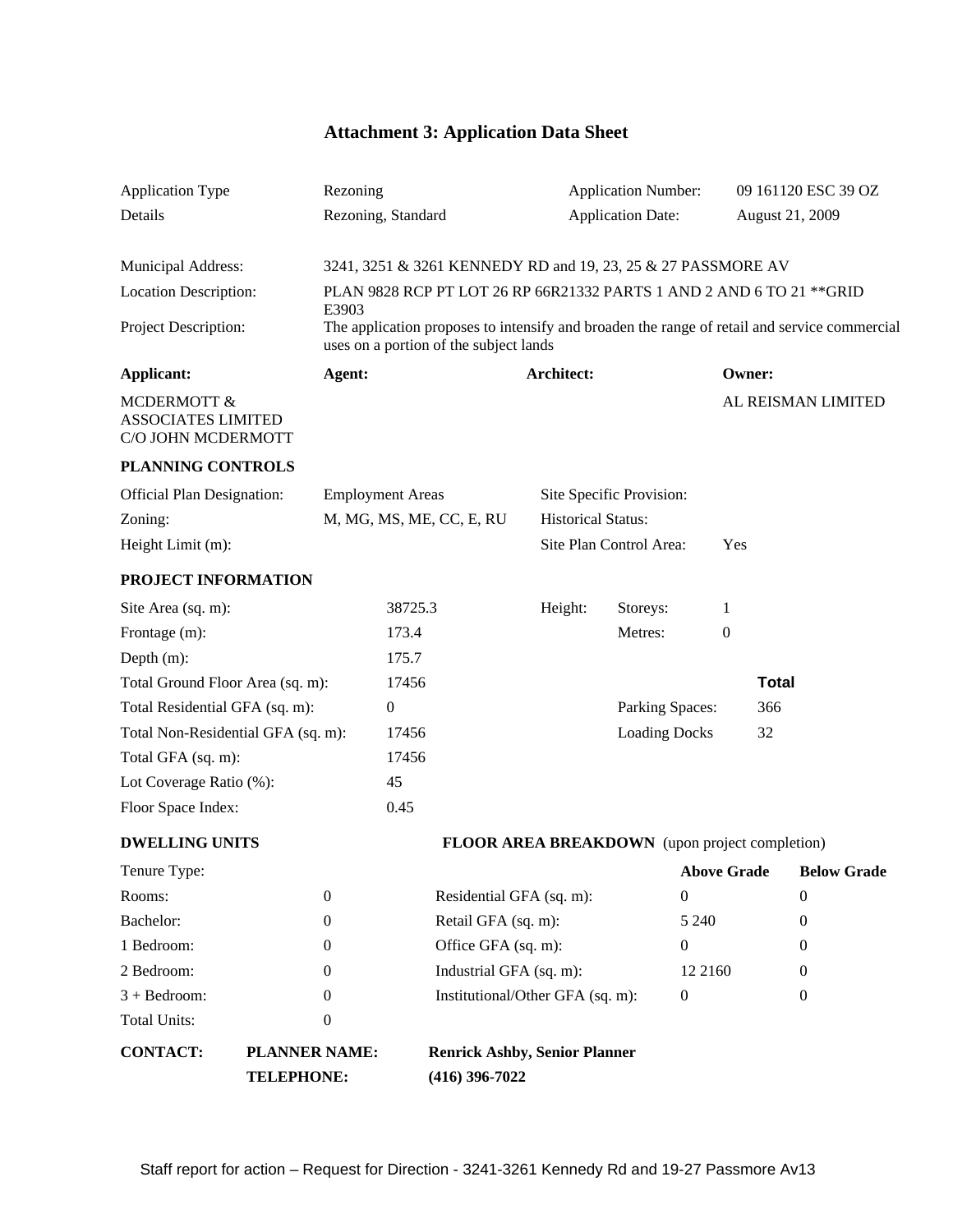#### **Attachment 4: Applicants Proposed List of Uses (August 2009) (excerpt from Preliminary Report)**

The applicant has requested that the following retail and service commercial uses be permitted on the subject land:

- automotive, truck and trailer parts sales and service establishment
- automotive detailing and/or glass and trim establishment
- automotive service and repair establishment
- bakery and/or bake shop
- bank and/or financial institution
- bicycle and/or motorcycle sales and service establishment
- billiards equipment and supply sales and service establishment
- business and/or professional office inclusive of a medical and/or dental clinic
- cellular communications sales and service establishment
- computer and/or electronics sales and service establishment
- convenience store
- courier establishment inclusive of mail box facilities, photocopying and other related business services
- dry cleaning depot and/or establishment
- florist
- furniture and/or major appliance sales and service establishment inclusive of the sale of outdoor furniture, appliances and accessories
- lighting and/or electrical supply and sales establishment
- health and fitness establishment
- home decoration and furnishing sales establishment
- industrial parts sales and service establishment
- kitchen and bathroom design and sales establishment
- musical instruments sales and service establishment
- office equipment sales, supply and service establishment
- personal service shop
- photographic and/or art studio and gallery
- plumbing, heating and air conditioning sales and service establishment
- pool and/or spa sales and service establishment
- printing and/or publishing establishment
- small appliance sales and service establishment
- small engine sales and service establishment
- snowmobile and/or recreational vehicle sales and service establishment
- specialty food store inclusive of a fish and/or meat market
- 
- delicatessen wine and/or beer making establishment
- sporting goods sales and service establishment
- warehouse outlet and/or a wholesale establishment
- other accessory uses as are normally considered incidental and subordinate to the foregoing uses

Source: Land Use Planning Rationale

McDermott & Associates Limited, August 2009, Section 3.3, Page 3-7